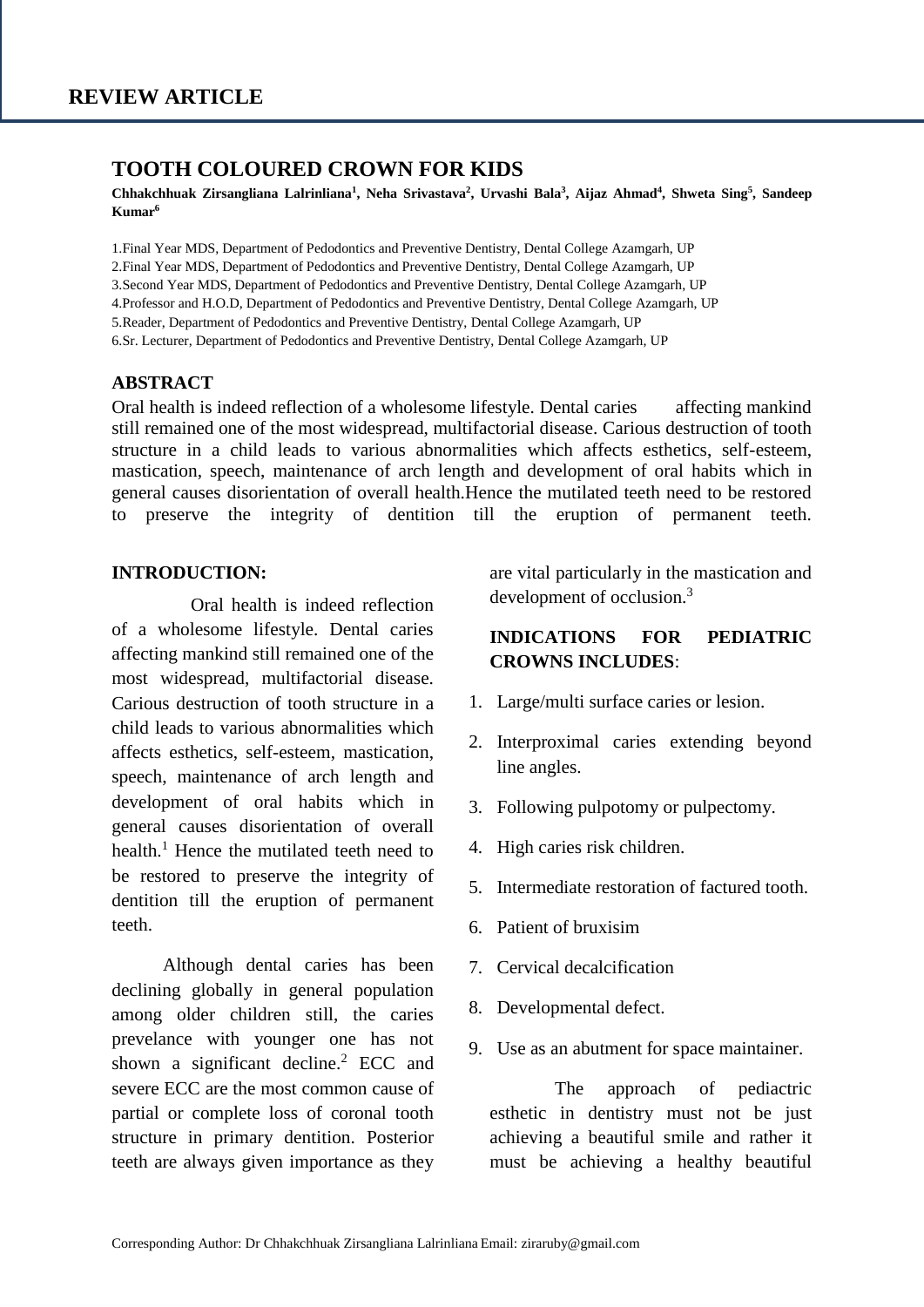smile. This review throws light on various options available in the literature on posterior esthetic crown along with their clinical implications.

### **Full crown posterior restoration available-**

Stainless steel crown

Polycarbonate crowns

Pre veneered stainless steel crown

- Nu smile
- Kinder krowns Zirconia crowns
- Nu smile Zr
- Kinder krowns Zr
- EZ Pedo Aluminium veneered with tooth coloured material
- Pedo pearls **STAINLESS STEEL CROWN** –

In 1950 SSC were introduced by Dr William Humphrey. These were most reliable restoration in terms of full coverage as they were competent for mastication. Traditionally, in the post treatment pulpectomy or pulpotomy SSC are the treatment of choice as they show less leakage when compared to those restored with amalgam.4,5 People from today's society are appearance conscious, which makes SSC a failure in the patient of esthetic.

 To overcome this disadvantage of SSC attention was shifted to poly veneered stainless steel crowns



**POLYCARBONATE CROWNS** - It is tooth coloured heat cure acrylic resin . Its advantages include esthetic, can be easily trimmed and adjusted. Failure of polycarbonate crowns lies on the fact that they could not resist high abrasive force therefore, are contraindicated in case of bruxism and deep bite.<sup>6</sup>

Pedo natural crowns-are unique flexible polycarbonate crowns. Isolation is not a issue with pedo natural crowns as all materials are hydrophilic.



**POLY VEENERED STAINLESS STEEL CROWN (PVSSC) -**All PVSSCs provides strength and durability of conventional SSC with added advantage of conventional of esthetically pleasing appearance. PVSSCs show very high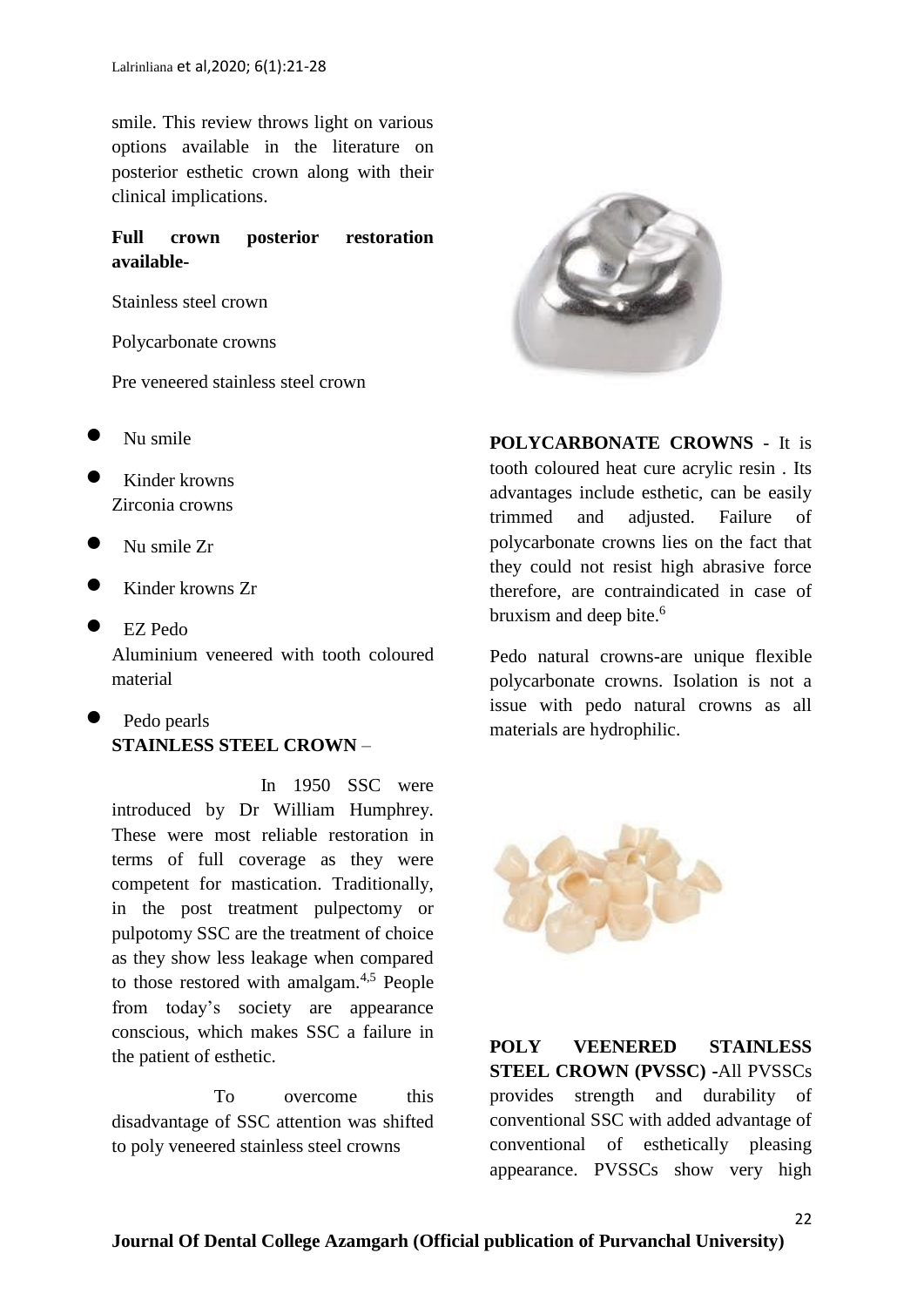parental satisfaction in terms of durability, size, shape and colour.<sup>7</sup>

Materials used for veneering are-

Thermoplastic materials

- Composite and epoxy resins Pattern of attachment are
	- a) Buccal surface only
	- b) Buccal and occlusal surface Available PVSSC are-
	- **Nusmile crowns**

### **Kinder Krowns**

**Nusmile Crown-** Are nano composite veneer facing bonded directly to alumina blasted with SSC core. It is available in two shades extra light and light. It can withstand to high load. Are polished instead of glazed to reduce wear on opposite dentition. It is easy to place, fracture resistant, increased colour compatibility and stability and higher retention.<sup>8</sup> They are available as preveenered and precontoured crowns.<sup>9</sup>

shade offers bleached white shade whereas pedo 2 shade provides with most natural shade. Better mechanical retention is observed with kinder krown because it is designed with incisal lock. This incisal lock also increases surface area which turn increases bonding.<sup>10</sup>







**Kinder Krowns**-These are composite veneer facing bonded to fenestrated SSC base . Available in two shades pedo1 Comparision between nusmile and kinder krown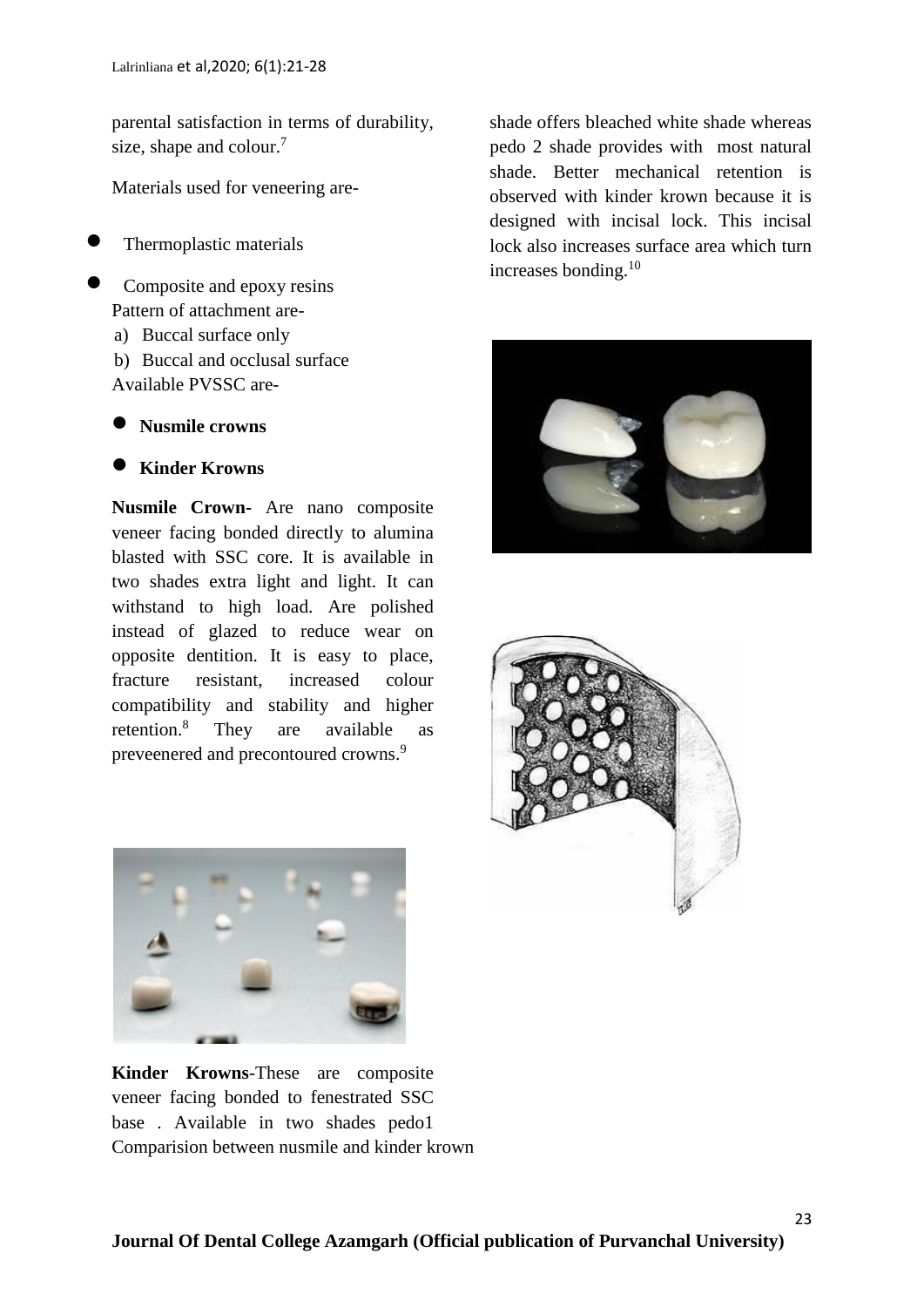|              | Nusmile crowns                    | Kinder Krowns                                                                                                                  |
|--------------|-----------------------------------|--------------------------------------------------------------------------------------------------------------------------------|
|              | Veneer have equal thickness.      | Veneer have thinner facing occlusopalatally.<br>This area was more prone to fracture. <sup>11</sup>                            |
| $\mathbf{2}$ | Buccal cusp is less prominent.    | Buccal cusp is more prominent. This area<br>shows a typical pattern of metal exposure. <sup>11</sup>                           |
| 3.           | Proximally, rounder outline seen. | Proximally, sharper angulation is present. <sup>11</sup><br>Causing sometimes a small metal exposer at<br>mesial contact area. |

Advantages of PVSCCs-

- Esthetic
- Single appointment
- Easy placement
- Less technique sensitivity

Disadvantages of PVSCCS-

- $\bullet$  Poor gingival health than SSCs.<sup>12</sup>
- Veneer facing fracture leading to reduced esthetics after few years.<sup>13</sup>

**ZIRCONIA** - This are polycrystalline ceramic without glass component. It is polymorph that occurs in three from-

- a) Monoclinic pure zirconia stable at 1107 C
- b) Tetraclonic above 1107 C
- c) Cubic face  $-2370$  C

The volume expansion caused by different forms of zirconia induce large stress which leads Zirconia to crack. By adding small amount of yttria these phase changes are eliminated and the resulting material has high compressive strength, high fracture resistance, corrosion resistance, durability and biocompatibility. $14$  These are metal free crowns. The only disadvantage it carries is high cost.

These are available as-

- Nusmile Zr
- Kinder Zr
- EZ-Pedo

**Nusmile Zr-** it is made up of high grade monolith Zr ceramic. It has increased durability with strength more than enamel. Translucency of Zr ceramic provides excellent esthetics and prevent the problem of dark tooth show through pulpaly treated teeth.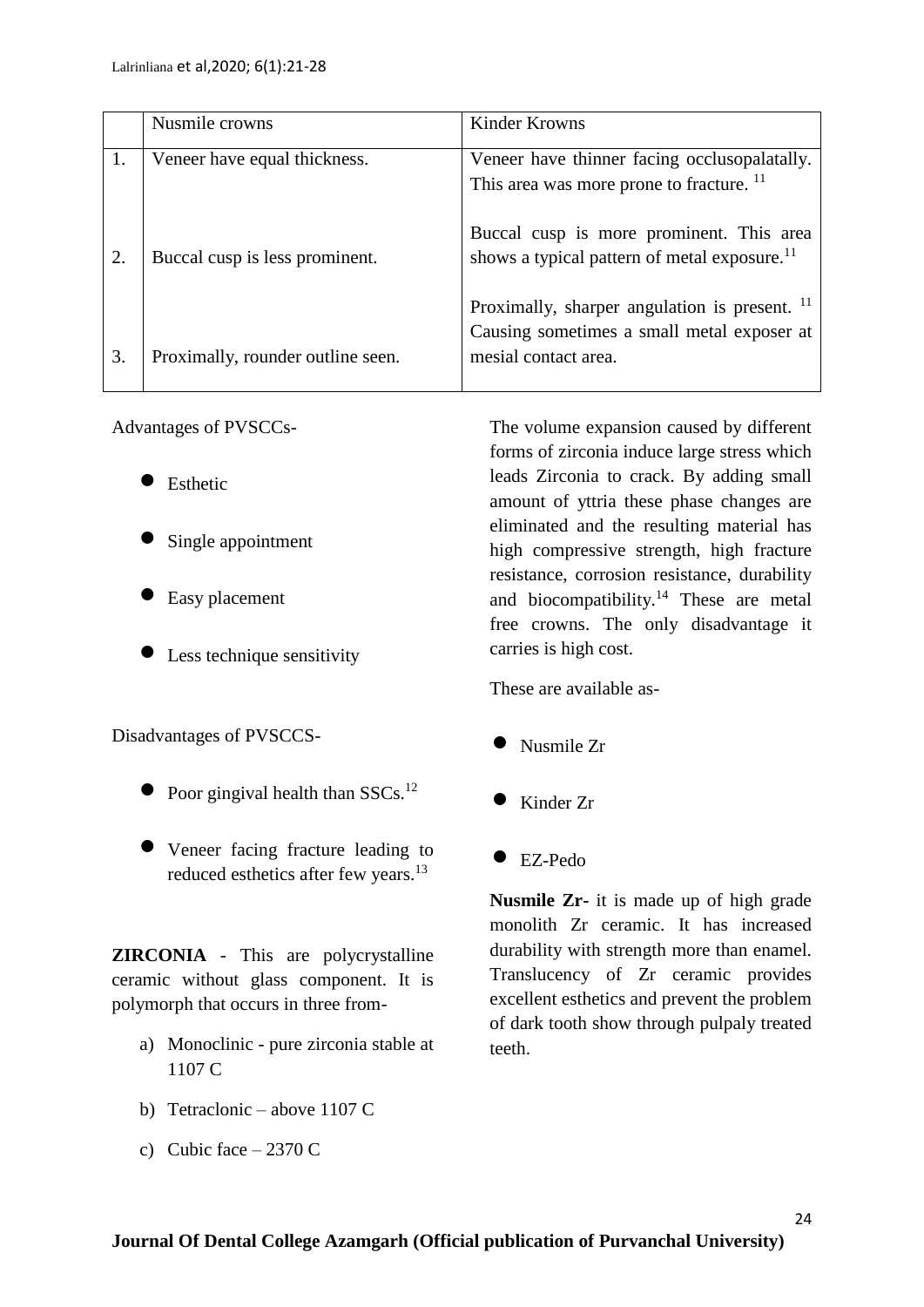

It is also provided with nusmile try-in crown to check fitting prior to final cementation.this feature not only save clinician's chairside time but also eliminate extra steps.

**Zirconia Kinder krowns** –Using nano technologies, it produces most consistent, high quality zirconia. It has polished surface to reduce opposite enamel wear. It has internal retention system which locks the restoration after cementation. This retention bands also provide with additional surface are for bonding. Fine fethered margin of zirconia kinder krown makes the emergence profile for the crown as natural as possible. It is available in two sizes mid size and regular size. Mid-sizes are designed for first and second primary molars to alleviate seating issues in situations when you are placing crowns back to back or when your patients have experienced significant space loss. The mid-sized crowns retain their buccallingual width, while the mesial-distal has been reduced to allow for easier placement.



**EZ pedo Crowns-**It comes with the patented retention technology 'zir –lock ultra' retentive grooves which extent all the way to the crown margins, preventing cement washout. It also prevents entry of harmful bacteria from , moreover it provides two times more surface area for bonding. Additional retention is provided through blasting with aluminium oxide.

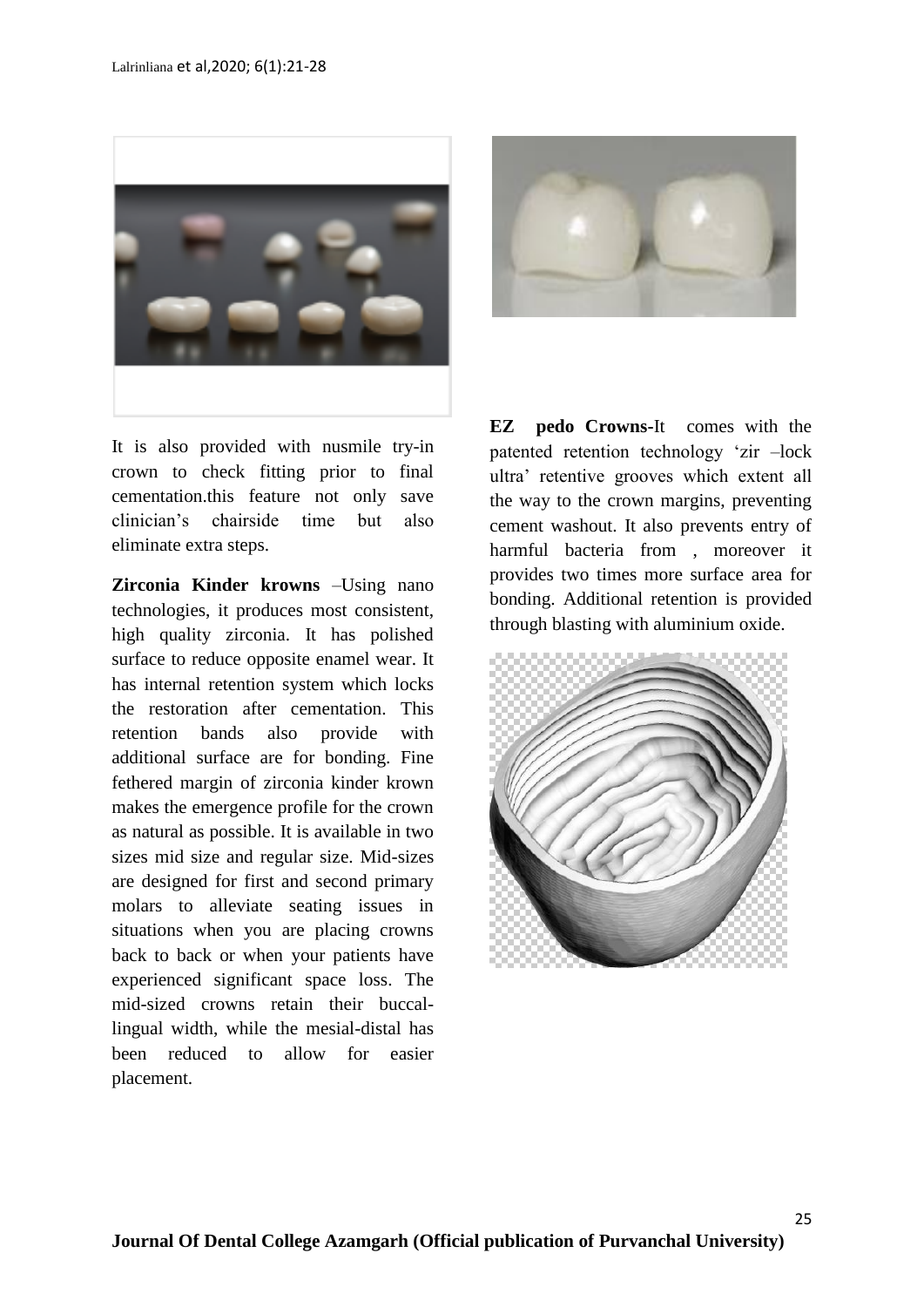

Adavtages of zirconia crowns:

- High strength and toughnes
- Can withstand wear and tear
- Translucent enough to be similar to natural teeth
- Less tooth removal
- No Metal fuse
- Modifiable size, shape and color
- Biocompatible

Disadvantages of zirconia:

- Abrasive effect on tooth
- $\bullet$  High cost

# **ALUMINUM VEENERED WITH TOOTH COLOURED MATERIAL:**

These crowns are thinner and light in weight than stainless steel crowns. Tooth preparation is similar to that of stainless steel. There is ease for trimming and crimping.

### **DISINFECTION OF CROWNS :**

Autoclave sterilization is not recommended for PVSSCs as their lies the risk of discolouration of facing material. Therfore chemical sterilization is recommended for these crowns.<sup>9,10</sup>

 Zirconium crowns are autoclavable . Also chemical disinfectant from various brands are available.

# **CEMENTATIONOF CROWNS :**

SSCs, PVSCCs, polycarbonate crown are cemented with normal glass inomer luting cements.s

Zirconium crowns are cemented with resin luting cements.

### **CONCLUSION:**

Esthetics has become a respectable concept in dentistry today.<sup>16</sup> In the past, the importance of esthetics was discounted in favor of concepts such as function, structure and biology. But impact of esthetics should always be considered in treatment plan as it has vital role in child's overall general health and pshycological well being. Current wide range of available esthetic crowsn helps us to meet the parental satisfaction and acceptance in terms of esthetics.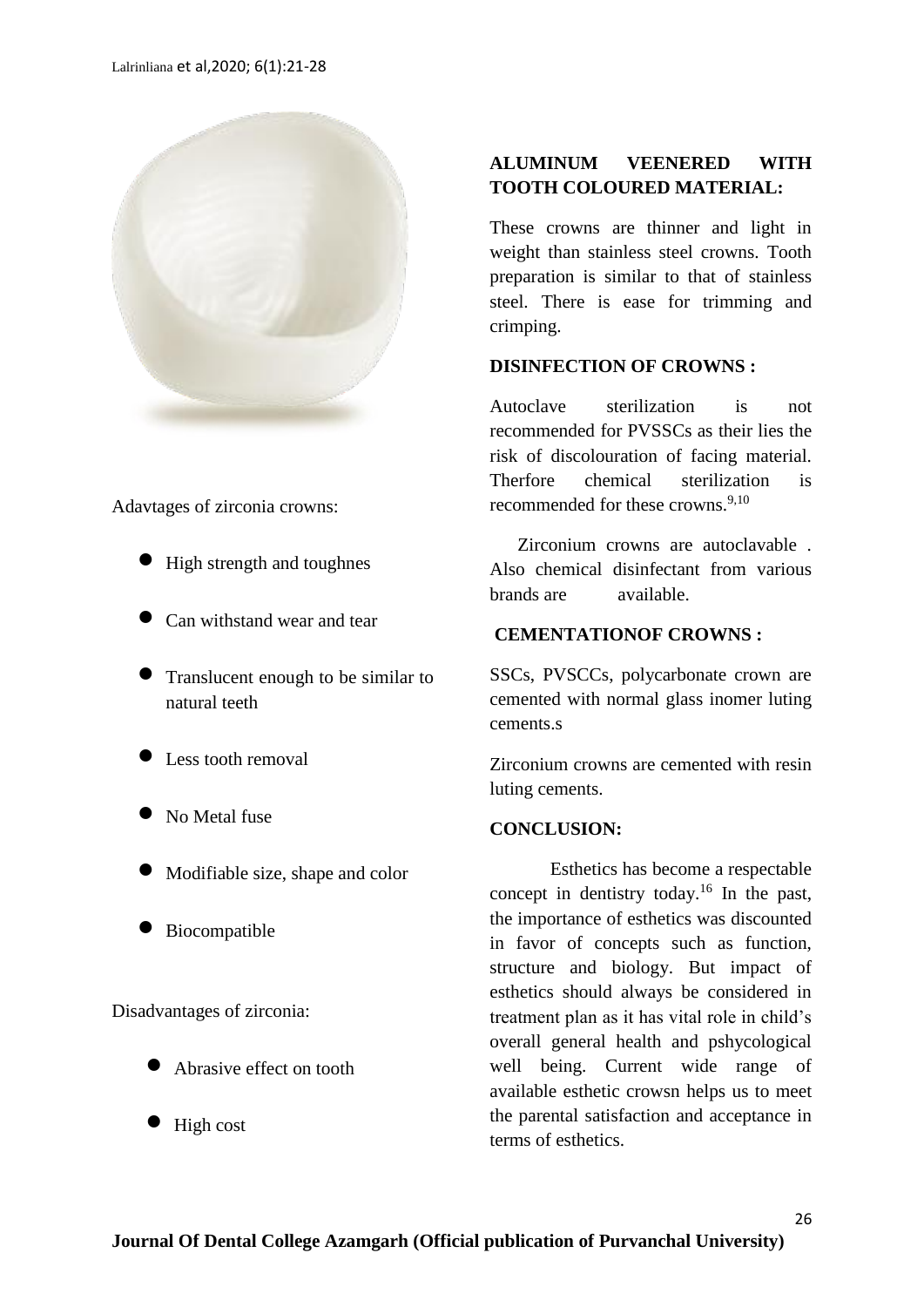# **REFERENCES:**

- 1. Chaparro-Avendaño AV, Pérez-García S, Valmaseda-Castellón E, Berini-Aytés L, Gay-Escoda C. Morbidity of third molar extraction in patients between 12 and 18 years of age. Med Oral Patol Oral Cir Bucal2005;10:422-31.
- 2. Bello SA, Olaitan AA, Ladeinde AL. A randomized comparison of the effect of partial and total wound closure techniques on postoperative morbidity after mandibular third molar surgery. J Oral Maxillofac Surg. 2011;69:24– 30. [\[PubMed\]](https://www.ncbi.nlm.nih.gov/pubmed/21497001) [\[Google Scholar\]](https://scholar.google.com/scholar_lookup?journal=J+Oral+Maxillofac+Surg&title=A+randomized+comparison+of+the+effect+of+partial+and+total+wound+closure+techniques+on+postoperative+morbidity+after+mandibular+third+molar+surgery&author=SA+Bello&author=AA+Olaitan&author=AL+Ladeinde&volume=69&publication_year=2011&pages=24-30&pmid=21497001&)
- 3. Baqain ZH, Al-Shafii A, Hamdan AA, Sawair FA. Flap design and mandibular third molar surgery: A split mouth randomized clinical study. Int J Oral Maxillofac Surg. 2012;41:1020–4.
- 4. Dolanmaz D, Esen A, Isik K, Candirli C. Effect of 2 flap designs on postoperative pain and swelling after impacted third molar surgery. Oral Surg Oral Med Oral Pathol Oral Radiol. 2013;116:244– 6.
- 5. Carrasco-Labra A, Brignardello-Petersen R, Yanine N, Araya I, Guyatt G. Secondary versus primary closure techniques for the prevention of postoperative complications following removal of impacted mandibular third molars: A systematic review and meta-analysis of randomized controlled trials. J Oral Maxillofac Surg. 2012;70:441–57.
- 6. Osunde OD, Adebola RA, Saheeb BD. A comparative study of the

effect of single suture and multiple suture techniques on inflammatory complications following third molar surgery. Int J Oral Maxillofac Surg. 2010;69:971–6.

- 7. Krausz AA, Machtei EE, Peled M. Effects of lower third molar extraction on attachment level and alveolar bone height of the adjacent second molar. Int J Oral Maxillofac Surg 2005;34:756-60
- 8. Pasqualini D, Cocero N, Castella A, Mela L, Bracco P. Primary and secondary closure of the surgical wound after removal of impacted mandibular third molars: A comparative study. Int J Oral Maxillofac Surg. 2005;34:52–7.
- 9. Rakprasitkul S, Pairuchvej V. Mandibular third molar surgery with primary closure and tube drain. Int J Oral Maxillofac Surg. 1997;26:187–90.
- 10. Stephens RJ, App GR, Foreman DW. Periodontal evaluation of two mucoperiosteal flaps used in removing impacted mandibular third molars. J Oral Maxillofac Surg 1983;41:719-24
- 11. Quee TA, Gosselin D, Millar EP, Stamm JW. Surgical removal of the fully impacted mandibular third molar. the influence of flap design and alveolar bone height on the periodontal status of the second molar. J Periodontol1985;56:625- 30.
- 12. [Cosme Gay-Escoda,](https://www.ncbi.nlm.nih.gov/pubmed/?term=Gay-Escoda%20C%5BAuthor%5D&cauthor=true&cauthor_uid=25662551) et al Effect of the suture technique on postoperative pain, swelling and trismus after removal of lower third